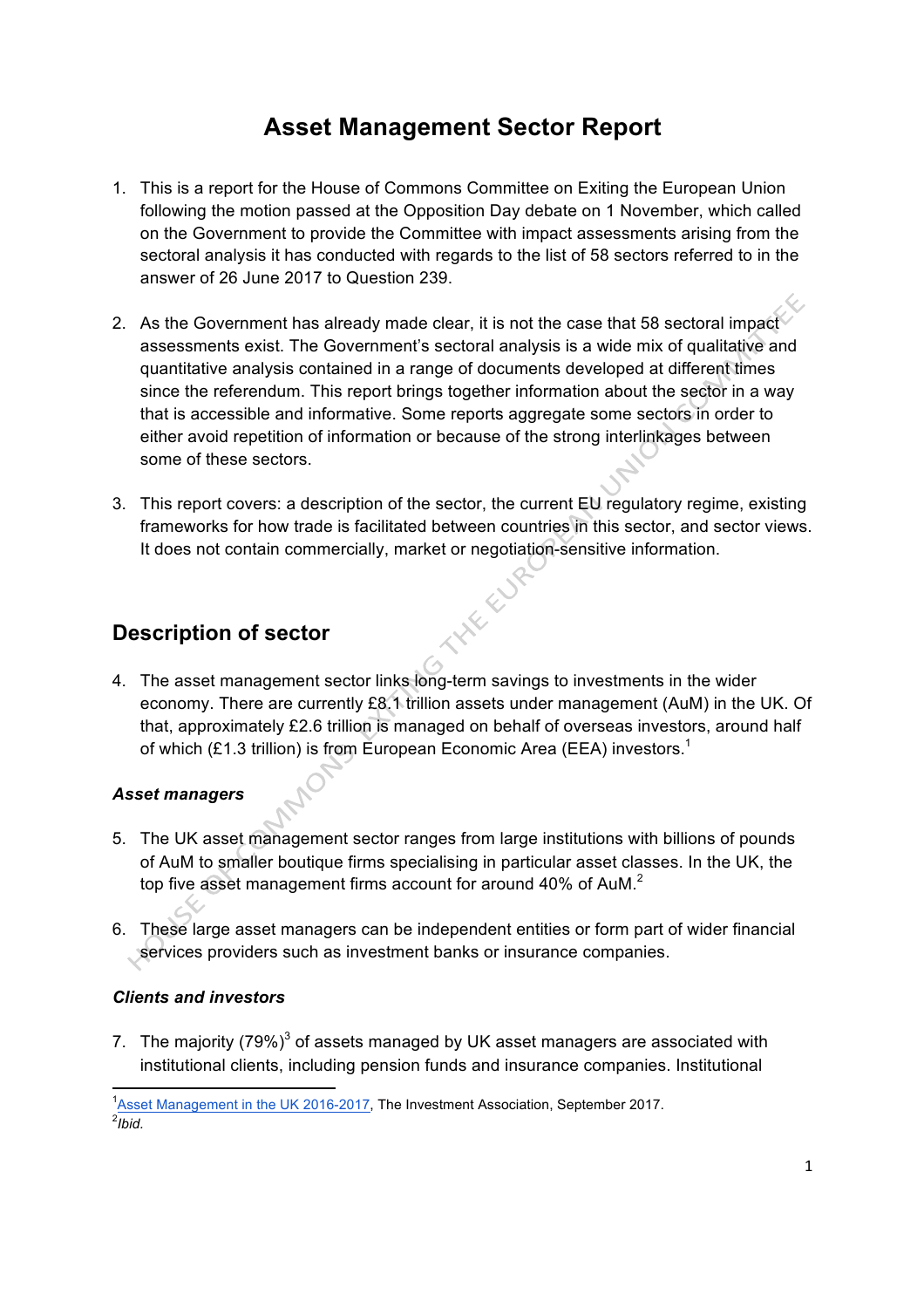investors are very often acting on behalf of private individuals - households receive asset management services through, for example, insurance or private pension schemes. The remaining investments are directly from retail and private clients. Overall, more than a third of the funds managed in the UK come from overseas clients.<sup>4</sup>

- 8. Individuals' retirement savings can reach the asset management industry in a variety of ways. Large organisations will often contract directly with an asset manager to manage pooled occupational pension funds on a segregated account basis.
- 9. The UK asset management industry has expertise across the value chain, including in fund management and administration, custody of assets and marketing of funds and investment services.
- 10. UK authorised asset managers will often establish (or domicile) their international investment fund ranges in specialised international hubs to serve their non-UK clients. For those funds domiciled in an EU Member State, the firms use provisions under the relevant EU Directives – Undertakings for Collective Investment in Transferable Securities (UCITS) for funds available to retail investors and Alternative Investment Fund Management Directive (AIFMD) for professional investor funds - to delegate the portfolio management of the fund and other key services back to the UK. Where assets are not managed using a fund structure, investment services are provided using the crossborder passport under Markets in Financial Instruments Directive (MiFID).

#### *Character and composition*

- 11. The UK asset management industry is estimated to represent approximately 1% of GDP $<sup>5</sup>$ . In 2016, UK asset managers generated fees amounting to £7.3 billion in gross</sup> exports $6$  (£6.2 billion in net terms, once UK asset management service imports are subtracted).
- 12. By investing clients' money in debt and equity markets, asset managers provide financing to UK businesses. They purchase around 60-70% of new corporate bond issuances in the UK and provide around 40% of equity capital for initial public offerings. Debt financing is also important for infrastructure investment and in 2014-15, for example, capital markets accounted for approximately 60% of the £6.8 billion of new funding secured by housing associations.<sup>7</sup>
- 13. The asset management industry is a source of revenue for the UK's professional services sector and is an important service provider to other financial services firms, particularly insurance companies and pension funds that rely on the industry to manage

 *<sup>3</sup> Ibid.*

*<sup>4</sup> Ibid*.

 $5 \frac{\text{UK Fund Management, an attractive proposition for international funds, TheCityUK, November 2015}{03 Trade in services, The Pink Book, ONS, October 2017.}$ 

<sup>&</sup>lt;sup>7</sup> The contribution of asset management to the UK economy, Oxera, July 2016.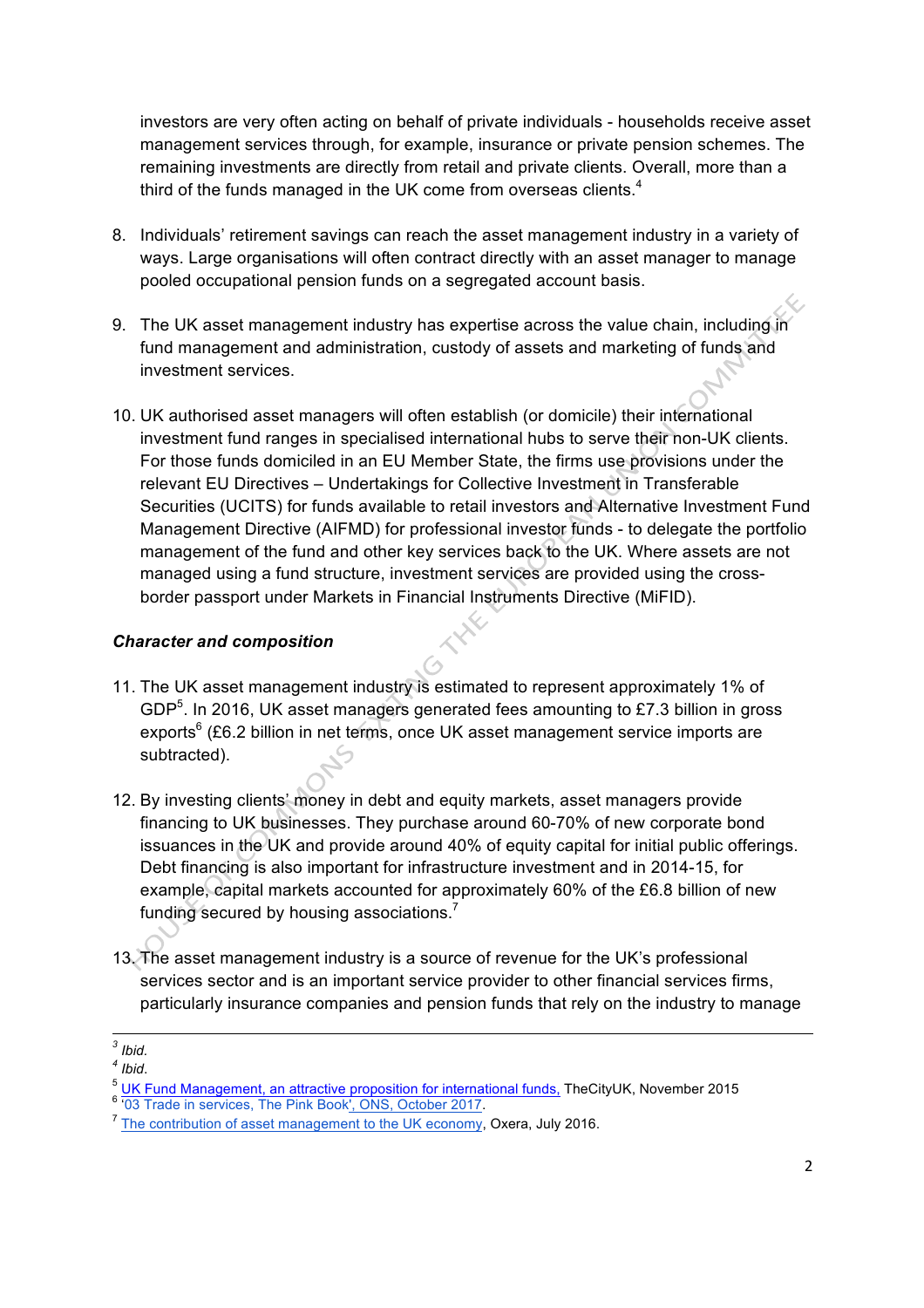their funds. Asset managers are an important client group for investment banks and are also commercially connected to financial advisors, brokers and platforms (which connect asset managers to clients) and depositaries and custodians (which are appointed by funds to safeguard clients' assets).

- 14. Direct employment in the asset management industry in the UK in 2016 was estimated to be approximately 38,000 $^8$ . Indirect employment – i.e. through services such as auditing, fund administration and custody management – is estimated at an additional 56,000<sup>9</sup>. A large proportion of jobs are in London, which has a share of approximately 59% of asset management jobs, but Scotland is also an important centre with 13% of asset management employment, including indirect jobs.<sup>10</sup> 10% of jobs are in the South East (ex. London) and  $3\%$  in the North West.<sup>11</sup>
- 15. Tax revenues flowing from the asset management industry primarily derive from the income tax paid by the managers employed in the sector, as well as the tax (be it income or capital gains, or corporation tax) on the fees generated by the services that they provide, rather than taxes raised on the funds themselves. It is, therefore, difficult to quantify, but on one estimate the sector generates £5-7bn tax revenues annually.<sup>12</sup>

**JROP** 

## **The current EU regulatory regime**

16. The three main pieces of EU legislation that have an impact on asset managers are the Alternative Investment Fund Managers Directive (AIFMD), the Undertakings for Collective Investment in Transferrable Securities (UCITS) Directive, and the Markets in Financial Instruments Directive (MiFID).

## *Alternative Investment Fund Managers Directive (AIFMD)*

- 17. AIFMD sets rules for the authorisation, operations, transparency and marketing by fund managers that manage and/or market so-called Alternative Investment Funds (AIFs). AIFs are funds that aimed at professional and institutional investors, and include hedge funds property funds and private equity funds. Many of these are domiciled for tax reasons in third countries, which is why the focus of the AIFMD is on the managers of the funds. The main provisions include:
	- a **marketing passport** allowing management companies authorised in the EEA to market their funds to customers elsewhere in the EEA;

<sup>8</sup> Asset Management in the UK 2016-2017, The Investment Association, September 2017.<br>
<sup>10</sup> *Asset Management in the UK 2016-2017*, The Investment Association, September 2017.<br>
<sup>11</sup> *Ibid.* 

<sup>&</sup>lt;sup>12</sup> The Impact of the UK's Exit from the EU on the UK-based Financial Services Sector, Oliver Wyman, 2016.

<sup>(</sup>Taxes borne and collected including employment tax, NI, income tax, irrecoverable VAT, bank levy and other taxes)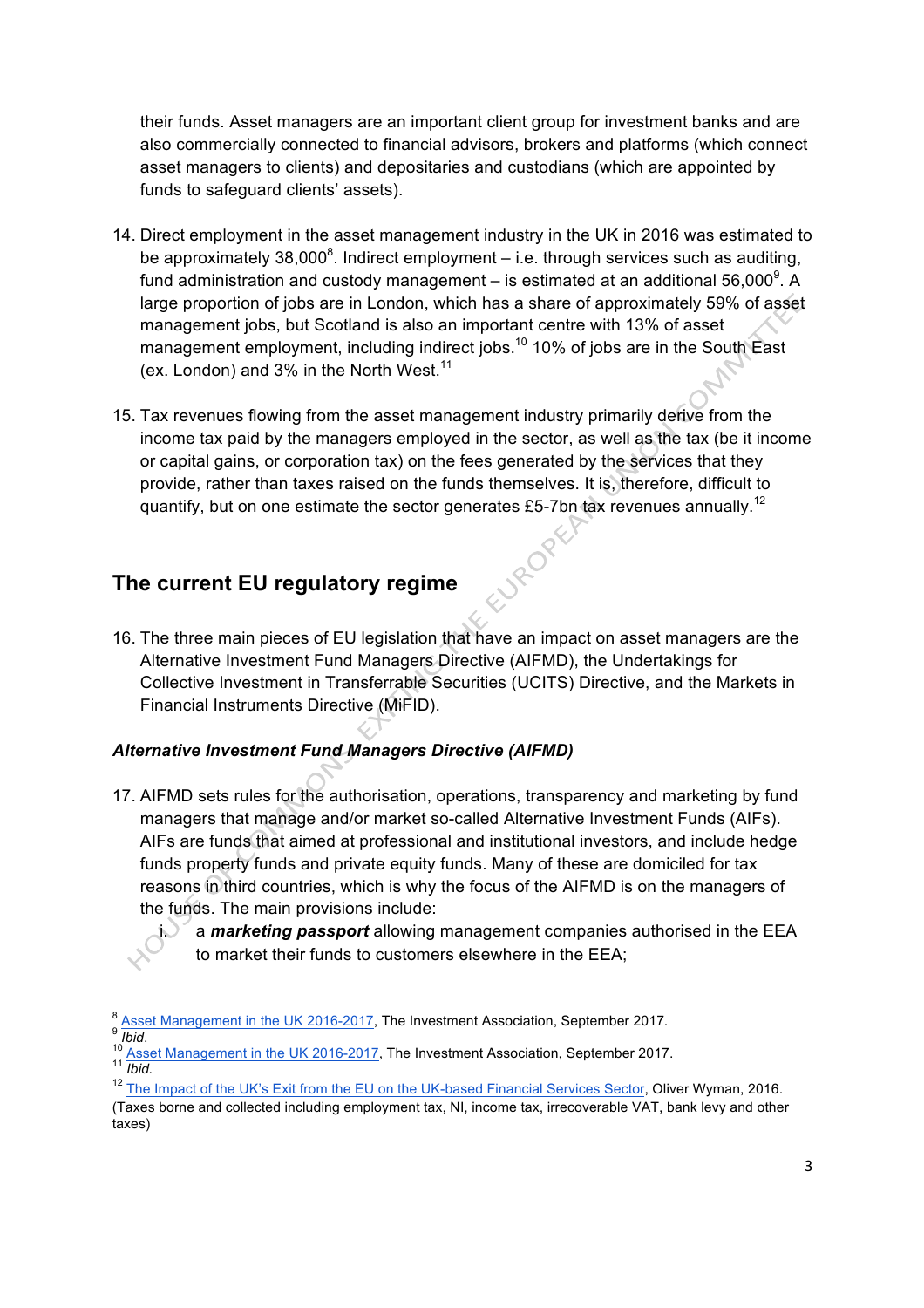- ii. a *management passport* allowing EEA based management companies to manage AIFs domiciled elsewhere in the EEA;
- iii. provisions enabling management companies to *delegate portfolio management* to non-EEA firms provided certain safeguards are met (e.g. cooperation arrangements are in place between the national competent authority of the AIF manager's home Member state and the national competent authority in the relevant third country); and
- iv. a *third country passport regime*, allowing non-EEA managers to market non-EEA domiciled funds in the EEA. These passports are awarded through an assessment by the European Securities and Markets Authority (ESMA), which is then followed by a further Commission assessment. To date, no AIFMD third country passport has as yet been awarded<sup>13</sup>.

### *Undertakings for Collective Investment in Transferable Securities Directive (UCITS)*

- 18. UCITS sets out a regulatory framework for retail investment funds with extensive provisions on the type of assets that UCITS may invest in, as well as a number of requirements covering managers of the funds, in areas such as remuneration. Once a UCITS fund has been authorised by its home state, it may be marketed to the general public in any Member State. The UCITS regime is recognised internationally as a gold standard and while it constitutes a set of rules governing retail investment funds, it also attracts a significant amount of institutional investment from the EU and third countries.
- 19. Like AIFMD, the UCITS Directive includes marketing and management passports for EEA-based asset managers that manage and market funds on a cross border basis. It also contains provisions enabling UCITS management companies to delegate portfolio management of the fund to non-EEA providers. All these provisions operate in a similar way to those under AIFMD. However, unlike AIFMD the UCITS Directive does not include a third country passport regime.

### *Markets in Financial Instruments Directive (MiFID)*

- 20. MiFID includes rules that apply to asset managers that sell investment services (principally portfolio management) across the EEA. It also provides a passport enabling investment managers to sell their investment management services not only to AIFMD and UCITS management companies in other Member States, but also to firms that hold their client assets directly rather than via a fund structure – on a so-called segregated
	- account basis. (Segregated account clients will usually be institutional investors who contract directly with an investment manager, who will invest directly on their behalf, rather than buying units in a collective investment scheme.)

<sup>&</sup>lt;sup>13</sup> In July 2016, ESMA advised the Commission that the third country AIFMD passport should be available for Jersey and Guernsey (but not the Isle of Man).